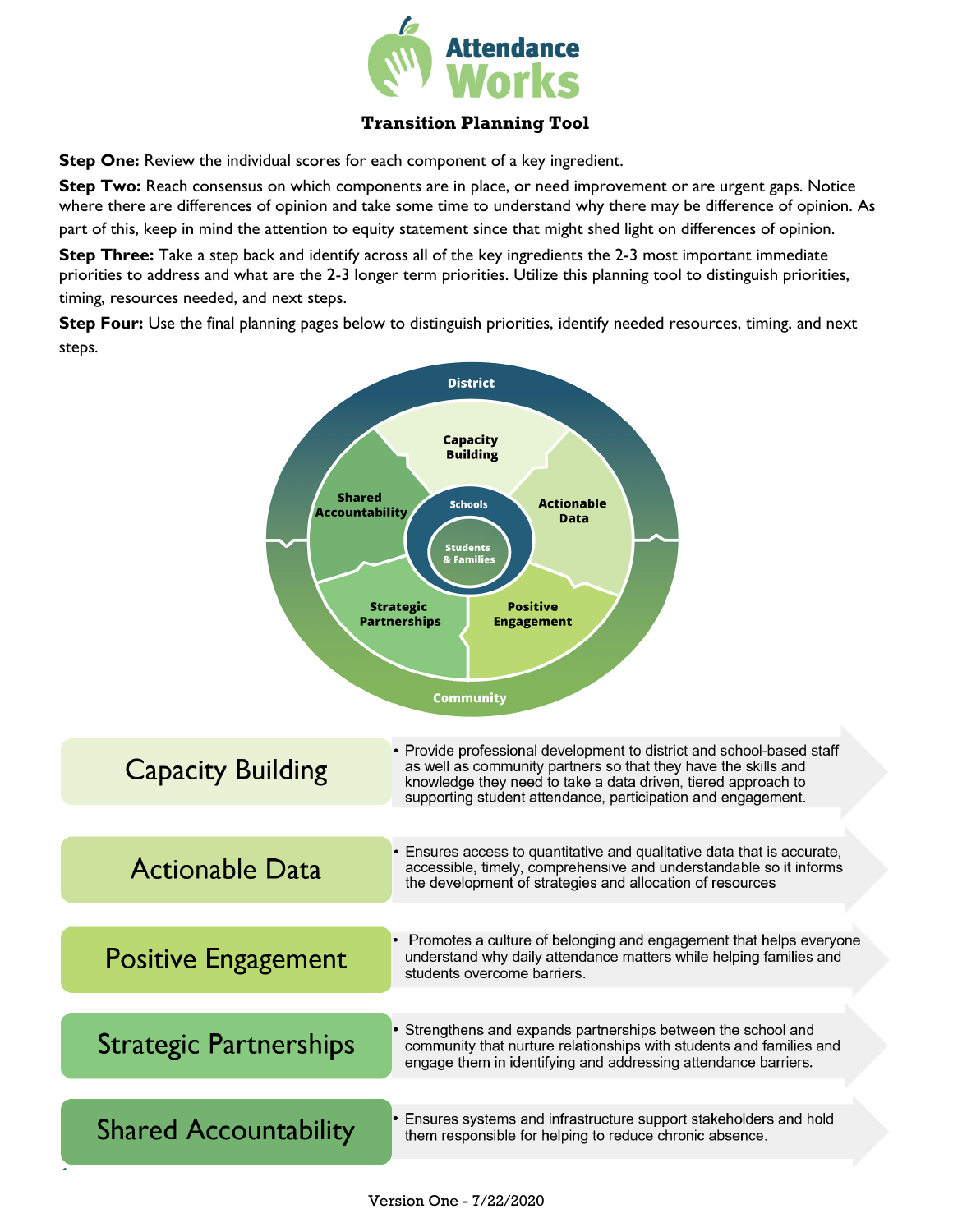## **Summary of Results — Take Notes on Your Team's Conclusions**

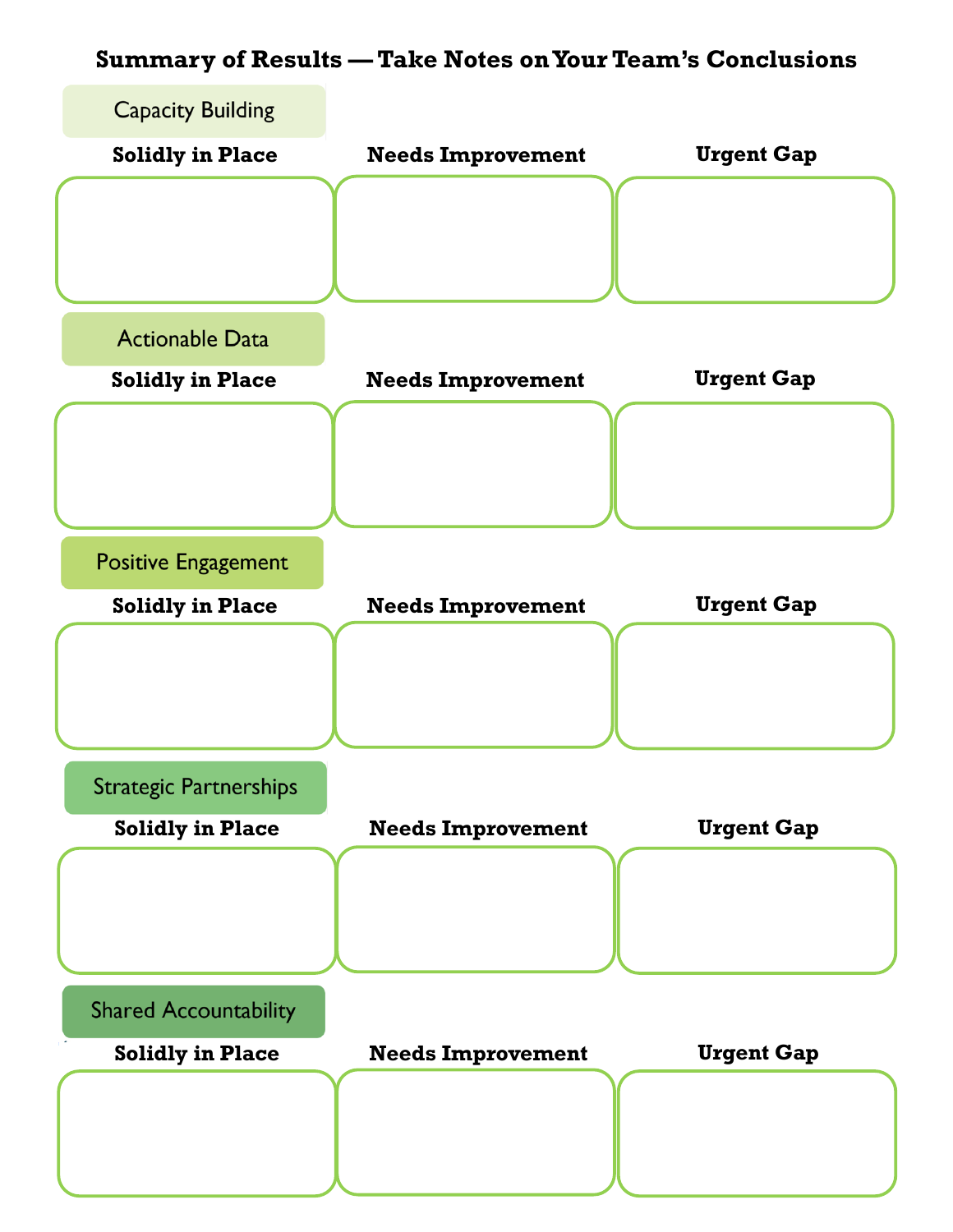## **Establishing Short Term and Long Term Priorities**



**Notes:**